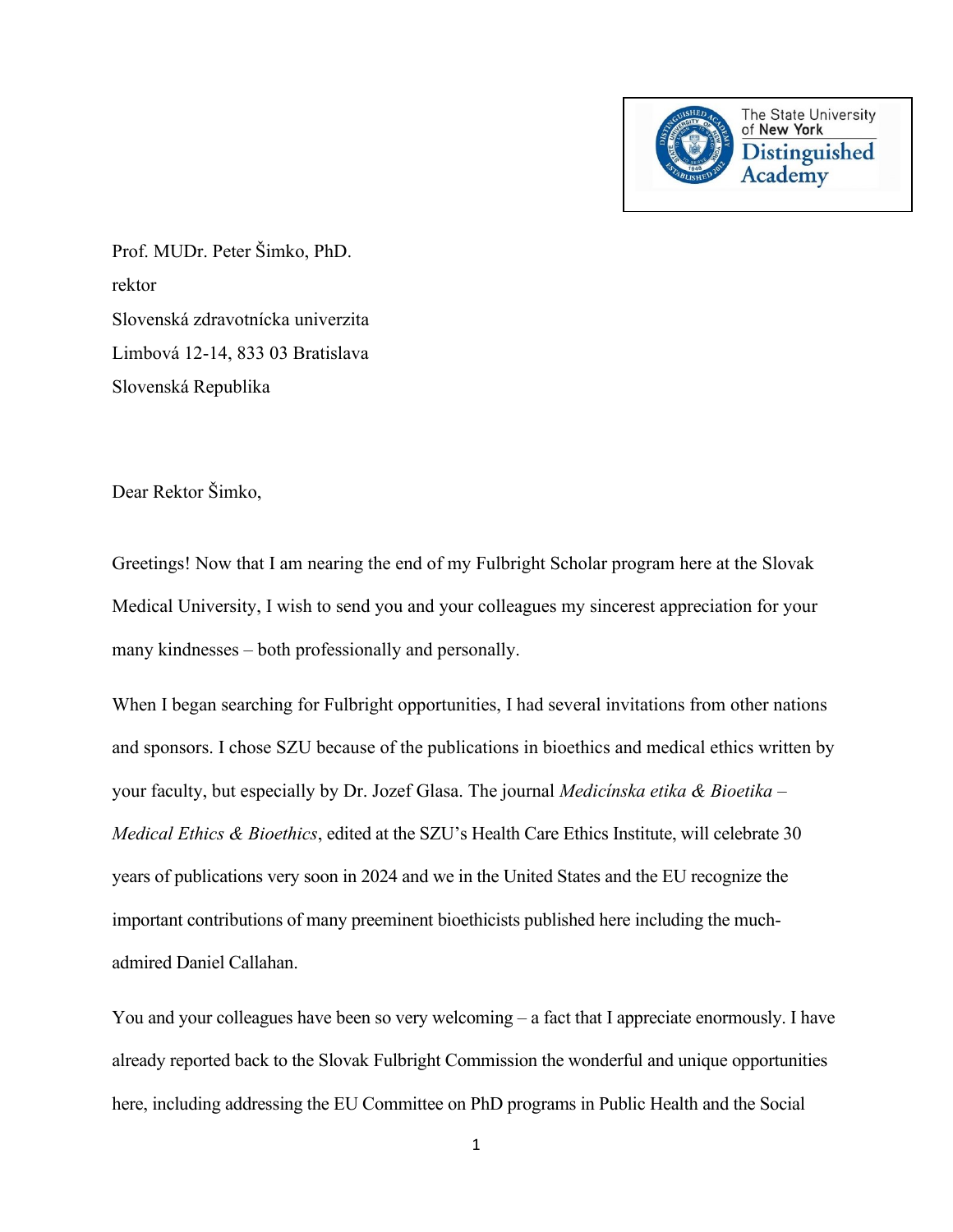Sciences (thanks to Dr. Čižnar). Additional presentations to the faculty and students (beautifully arranged by Dr. Glasa and Dr. Krčméryová) were warmly received and allowed me a cultural and intellectual exchange so very important to Fulbright and mutual understanding.

I am happy to report that Dr. Glasa and I should finish our common scholarly text (a monograph) in biomedical ethics this summer in time to send out for review by this fall, 2022 (frankly, he could use a secretary and some web help to get the Journal searchable again in PubMed – this is important for the international reputation of SZU). An additional student's Bioethics Guide (SZU texts), an essay in the Hastings Center Forum, and another manuscript in process should also happen this year thanks to the kind hosting of you and your colleagues. The teaching to the international medical students was a delight.

I thank you and your colleagues for your warm welcome and generous hosting. I will continue my collaboration with Dr. Glasa, and I see great potential for additional collaborations in the future. I am especially happy to see the important intersection here at SZU between clinical pharmacology and bioethics, since so very many domestic and international human research ethics protocols and trials must be evaluated not only on the basis of the drug/medicine development, but also the clinical, bioethical, and research ethics perspective. This encouraged me to complete the EUREC – TRREE – Research Ethics Committee training modules while here, including Good Clinical Practice.

We have a number of prestigious biomedical ethics programs (as well as Slovak communities) in the United States, and I will begin networking with them to see what projects may interest us/them in Central and Eastern Europe. I could easily imagine a graduate interdisciplinary program in biomedical ethics at SZU, as these graduates make important contributions to the various ethics committees throughout nations.

2